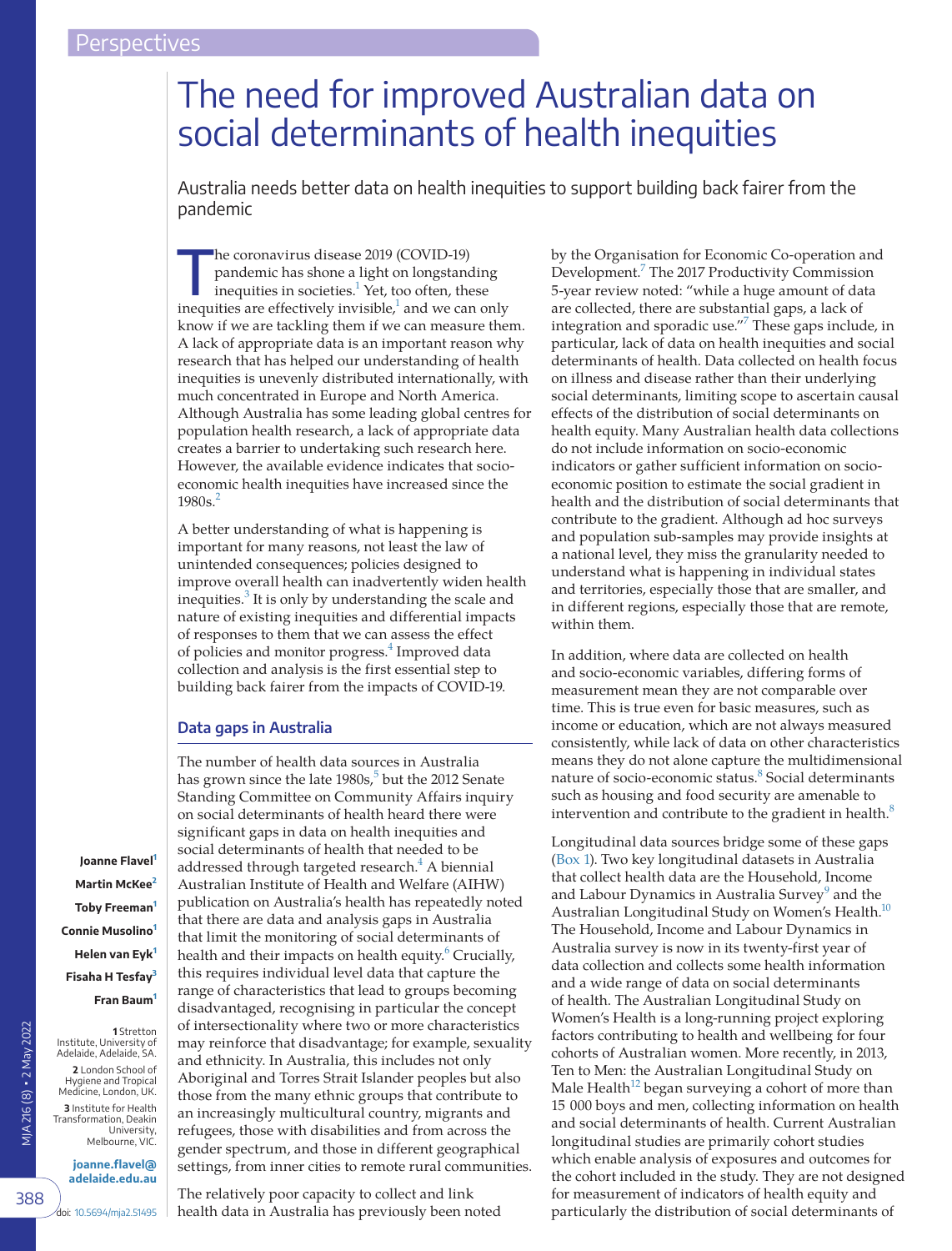<span id="page-1-0"></span>

|                                                                                     | Data<br>collection | Frequency<br>of data                                                                 | 1 Longitudinal datasets in Australia that collect health information                                                                    |                                                                                                                                                                                               |                                                                                                                                                                                                                                                                                      |
|-------------------------------------------------------------------------------------|--------------------|--------------------------------------------------------------------------------------|-----------------------------------------------------------------------------------------------------------------------------------------|-----------------------------------------------------------------------------------------------------------------------------------------------------------------------------------------------|--------------------------------------------------------------------------------------------------------------------------------------------------------------------------------------------------------------------------------------------------------------------------------------|
| Data source                                                                         | commenced          | collection                                                                           | Target cohort                                                                                                                           | Strengths                                                                                                                                                                                     | Weaknesses                                                                                                                                                                                                                                                                           |
| Household<br>Income and<br>Labour Dynamics<br>in Australia<br>Survey <sup>9</sup>   | 2001               | Annual                                                                               | A household-<br>based panel<br>survey;<br>population-<br>based sample<br>of 17000<br>individuals aged<br>15 years and<br>over           | Information is collected<br>on some health<br>indicators and the social<br>determinants of health<br>A breadth of<br>information is collected                                                 | Although the wave 1<br>sample was selected to<br>be representative of the<br>population, the sample has<br>become less representative<br>with time<br>Does not capture full<br>distribution of social<br>determinants (particularly at<br>the top end) and limited data<br>on health |
| Australian<br>Longitudinal<br>Study on Women's<br>Health <sup>10</sup>              | 1996               | Varies by<br>cohort;<br>about every<br>3 years<br>for most<br>cohorts                | Four cohorts of<br>women born in<br>specified years:<br>1921-1926; 1946-<br>1951; 1973-1978;<br>1989-1995                               | Collects very detailed<br>information on health<br>and wellbeing of<br>participants<br>Long-running survey<br>and large sample                                                                | Limited collection of<br>information on social<br>determinants of health                                                                                                                                                                                                             |
|                                                                                     |                    |                                                                                      |                                                                                                                                         |                                                                                                                                                                                               | Information can only be used to<br>identify distribution of health<br>and social determinants within<br>cohorts of interest                                                                                                                                                          |
| 45 and Up Study <sup>11</sup>                                                       | 2006               | At least<br>once every<br>5 years                                                    | 250 000 NSW<br>participants<br>aged 45 years<br>and over in 2006                                                                        | Large sample<br>Includes self-report<br>data and links to<br>routinely collected<br>health data<br>Allows findings at state<br>level (for NSW)                                                | Limited collection of<br>information on social<br>determinants of health                                                                                                                                                                                                             |
|                                                                                     |                    |                                                                                      |                                                                                                                                         |                                                                                                                                                                                               | Can identify distribution of<br>health and social determinants<br>only for people aged 45 and<br>over                                                                                                                                                                                |
| Ten to Men:<br>the Australian<br>Longitudinal Study<br>on Male Health <sup>12</sup> | 2013               | 2 years<br>between<br>waves 1 and<br>$2; 5$ years<br>between<br>waves<br>$2$ and $3$ | Cohort of 15000<br>males aged<br>10-55 years in<br>2013-14                                                                              | Collects detailed<br>information on health<br>Also collects more<br>information on social<br>determinants compared<br>with other studies                                                      | Does not collect information on<br>all social determinants of health<br>Information on distribution of<br>health and social determinants<br>only for males within cohort                                                                                                             |
| Longitudinal<br>Surveys of<br>Australian Youth <sup>13</sup>                        | 1995               | Annual                                                                               | Six cohorts aged<br>15-25 years;<br>samples who<br>were in school<br>year 9 in 1995,<br>1998, 2003,<br>2006, 2009 and<br>2015           | Collects information<br>on many social<br>determinants of health<br>A breadth of<br>information is collected                                                                                  | Limited information on health<br>Information on distribution of<br>health and social determinants<br>only for young people aged<br>$15-25$ years                                                                                                                                     |
| Longitudinal Study<br>of Australian<br>Children <sup>14</sup>                       | 2003               | Every 2<br>years                                                                     | A representative<br>sample of<br>children from<br>two cohorts<br>aged 0-1 years<br>in 2003-04 and<br>4-5 years in<br>2003-04            | Collects information<br>on health and social<br>determinants of health<br>Later waves collect<br>more information on<br>young people's health<br>and collect information<br>on social capital | Information on distribution of<br>health and social determinants<br>is for the subsection of the<br>population in the two cohorts<br>of interest                                                                                                                                     |
| Longitudinal<br>Study of<br>Indigenous<br>Children <sup>15</sup>                    | 2008               | Annual                                                                               | Two cohorts of<br>Aboriginal and/<br>or Torres Strait<br>Islander youth:<br>aged $6-18$<br>months in 2008<br>and 3.5-5 years<br>in 2008 | Collects information on<br>a wide range of topics<br>including physical<br>and mental health,<br>education, housing,<br>culture and language,<br>parental education,<br>work and finances     | Data collected is valuable for<br>informing about the health of<br>Aboriginal and Torres Strait<br>islander children and is not<br>intended to provide information<br>on the distribution of health<br>and social determinants for a<br>wider population                             |

#### health in the population, in states and territories, and in regional areas over time.

Measurement of indicators of health equity and social determinants of health over time, nationally, for states and territories, and for regional and remote areas, is crucial to monitoring trends in the distribution

of health and social determinants of health, and informing strategies that will reduce inequities. $^{16}$ The Public Health Information Development Unit does admirable work in producing statistics on socio-economic distribution of health and social determinants of health using the Index of Relative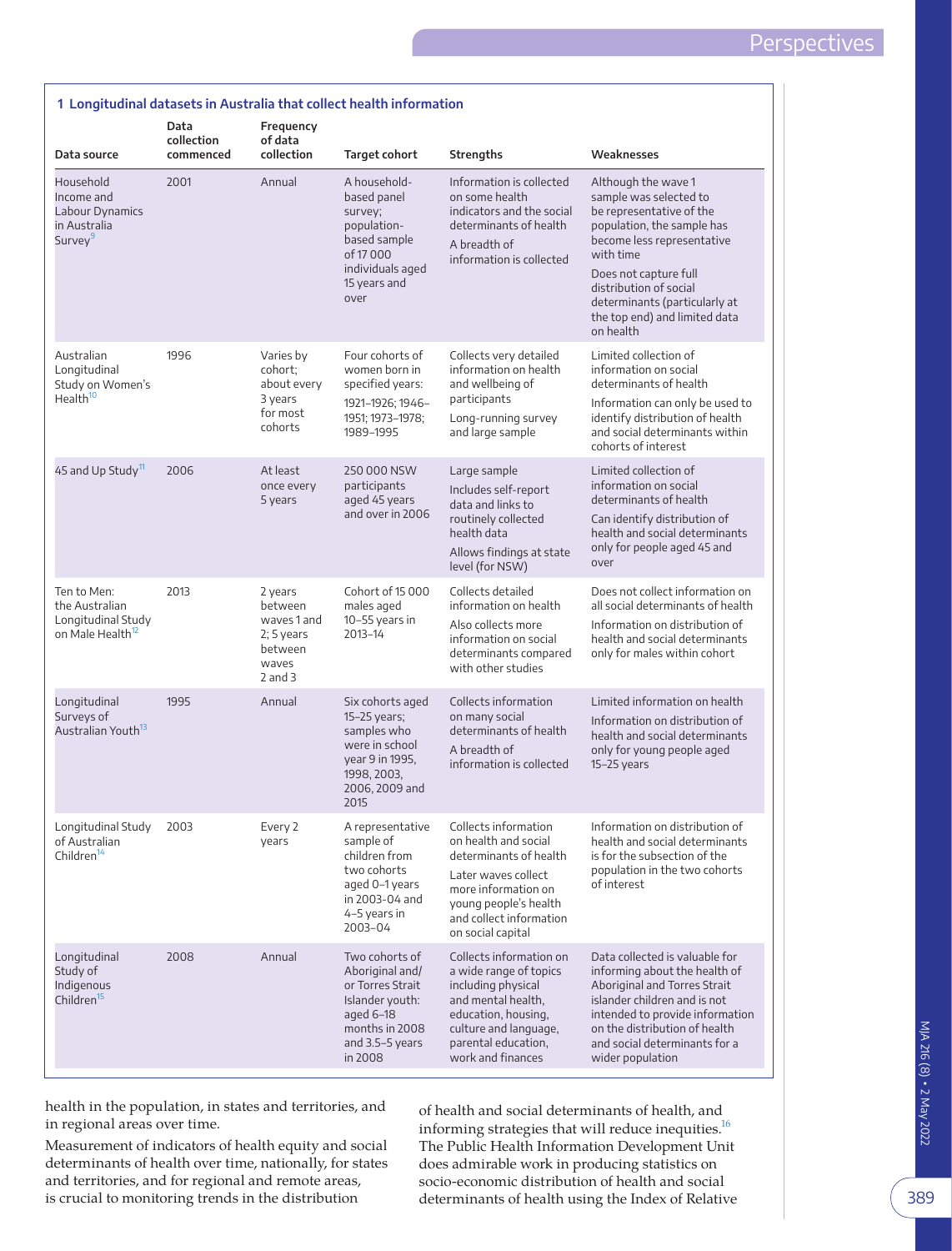Socio-Economic Disadvantage (IRSD), but the format of the data precludes assessment of causal pathways. The IRSD and other related indices of socio-economic status of areas are also included in Australian Bureau of Statistics data sources, but as area level measures they do not enable analysis of individual level relationships.

A recent, positive development is the 2021 AIHW report on the impacts of the first and second waves of COVID-19 on the population, health care system and social determinants of health.<sup>17</sup> The report found that the lowest socio-economic group had almost four times as many COVID-19 deaths compared with the highest socio-economic group.<sup>17</sup> The AIHW acknowledged that negative social impacts of COVID-19 have the potential to affect future population health.<sup>17</sup> Further data are needed to monitor how these impacts on social determinants of health have affected health inequities.

# **Data are necessary but are not sufficient to reduce health inequities**

The Australian Health Performance Framework (AHPF) superseded the National Health Performance Framework and was endorsed by the Australian Health Ministers Advisory Council in  $2017^{18}$  However, as with its predecessor, it is not designed to support policy related performance against reducing inequities. The AIHW reports on the AHPF indicators in the biennial Australia's Health report,<sup>[6](#page-3-3)</sup> but the Framework and related reporting are not linked to policies designed to reduce inequities. Adapting the AHPF to compel reporting on progress against indicators of health inequity would identify health equity and the collection of better data on inequities as a priority. It would also provide information on the consequences of government policies and identify underperformance.<sup>1</sup>

Previous Australian governments have used their powers to adopt policies that promote health equity,<sup>19</sup> exemplified by the introduction of Medicare and paid parental leave. We obviously recognise that improved data that clearly demonstrate the structural causes of inequity alone will not lead to policies designed to reduce inequities. However, such data can be used by civil society and policy advocates to build political will for action to achieve health equity, $^{20}$  $^{20}$  $^{20}$  and the data's existence will be important in winning political will.

## **Future directions**

Although the data needed for health research<sup>[5](#page-3-2)</sup> and data linkage $^{21}$  $^{21}$  $^{21}$  have improved, further improvements are possible and necessary in Australia.<sup>[6](#page-3-3)</sup> Data linkage for health research in Australia remains challenging, particularly for studies covering multiple jurisdictions.<sup>21</sup> Evidence from elsewhere shows the potential that is unrealised, with Nordic countries among the international leaders.<sup>[22](#page-3-19)</sup> However, there are many other examples, such as those that exploit natural experiments in which policies are enacted in some areas, or with some groups, but not simultaneously in others, as in a Scottish study of

#### <span id="page-2-2"></span>**2 Data to be collected**

- Representative samples for each state and territory, nationally and by remoteness
- Health data that capture distribution of health of individuals Data on social determinants of health: income, wealth,
- housing, education, employment, social inclusion/exclusion
- Data on disability, Indigenous status, and migrant status Data on ethnicity, culture and language, and social support to
- complement measures of socio-economic status/position
- Neighbourhood characteristics: socio-economic status of area of residence
- Data on gender, including non-binary and transgender categories as well as female/male

urban renewal, $^{23}$  $^{23}$  $^{23}$  a New Zealand study capturing the complex interplay between ethnicity, occupation and health,<sup>[24](#page-3-21)</sup> and a Swiss study that estimates the otherwise difficult-to-measure variable, wealth of pensioners.[25](#page-3-22)

We recommend the establishment of a new, regularly collected, good quality data source on the distribution of health and social determinants of health that can be analysed nationally, in states and territories, and by remoteness ([Box 2\)](#page-2-2). This will enable monitoring of social determinants of health inequities in Australia in line with international best practice. Further data on social determinants of health and measures of the distribution of health could also be integrated into existing cohort studies, while streamlining and simplifying processes for data linkage would greatly assist researchers seeking to use data linkage to study health equity and social determinants of health.

The increasing health inequities evident in Australia and shown during the pandemic underline the importance of data on health inequities and social determinants of health. It is vital information for policy development and to elevate political and policy discussion of health inequities. Data alone will not force the hand of government to action, but as long as the causes remain invisible, action is much less likely to happen.

**Acknowledgements:** This work was supported by a Flinders Foundation Health Seed Grant. The funder had no role in the conduct of any aspect of producing this article.

**Competing interests:** No relevant disclosures.

**Provenance:** Not commissioned; externally peer reviewed. ■

© 2022 The Authors. Medical Journal of Australia published by John Wiley & Sons Australia, Ltd on behalf of AMPCo Pty Ltd.

This is an open access article under the terms of the Creative Commons Attribution License, which permits use, distribution and reproduction in any medium, provided the original work is properly cited.

- <span id="page-2-0"></span>**1** Permanand G, Kirkby V, McKee M. Take action at all levels of societies to fix the fractures that left so many people vulnerable to the pandemic. In: McKee M ed. Drawing light from the pandemic: a new strategy for health and sustainable development: Pan-European Commission on Health and Sustainable Development, 2021.
- <span id="page-2-1"></span>**2** Public Health information Development Unit. Social health atlas of Australia. Inequality graphs: time series. [https://phidu.torre](https://phidu.torrens.edu.au/social-health-atlases/graphs/monitoring-inequality-in-australia/whole-population/inequality-graphs-time-series) ns.edu.au/social-health-atlases/graphs/monitoring-inequalityin-australia/whole-population/inequality-graphs-time-series (viewed July 2021).